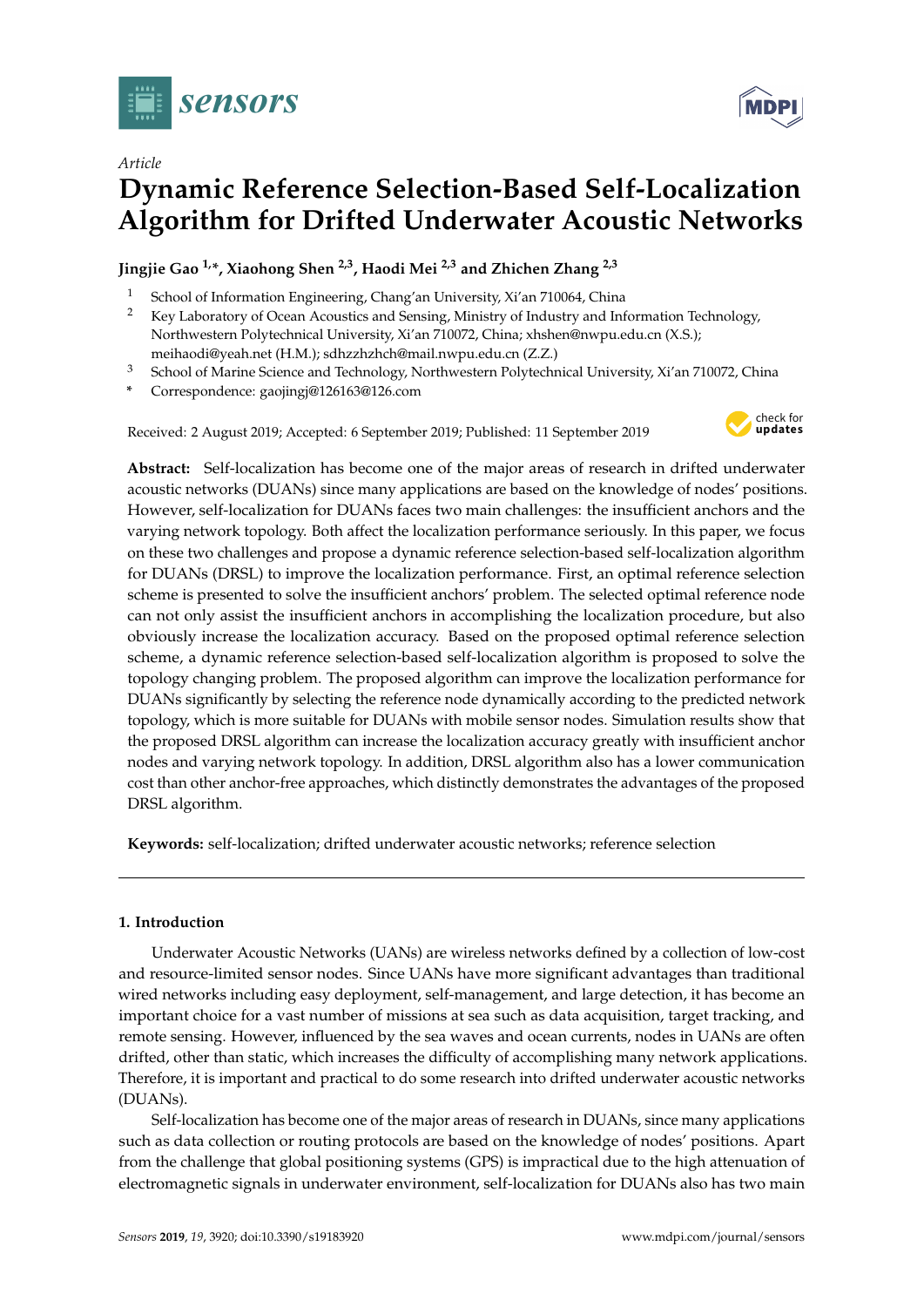challenges: (1) topology changing caused by node's movement (2) insufficient anchors caused by hard GPS connectivity, limited energy, and harsh underwater communication channel. Therefore, it is important and essential to design a localization algorithm for DUANs which can overcome both challenges to improve the localization performance greatly.

For UANs, there have been a lot of localization algorithms recently. Some of the existing algorithms work with the range information between each node such as dive and rise localization (DNRL), localization with directional beacons (LDB), multi-stage localization (MSL), large-scale hierarchical localization (LSHL) and AUV (Autonomous Underwater Vehicle)-aided localization (AAL) methods. These methods work well in static networks, but are not appropriate for DUANs with drifted nodes. Some methods need AUV to assist which will increase the localization cost dramatically [\[1–](#page-15-0)[16\]](#page-15-1). The range-free algorithms based on Sequential Monte Carlo (SMC) method can provide simple and low-cost approaches to estimate the node's position [\[17–](#page-15-2)[19\]](#page-15-3). However, these algorithms are not as accurate as the range-based algorithms and need more anchors to characterize the distribution of node's location. For mobile underwater networks, inertial navigation systems (INS) can overcome the problem of mobility and no GPS, which however, will increase the cost of localization system and introduce large error accumulation [\[20](#page-15-4)[–25\]](#page-16-0). SLMP (scalable localization with mobility prediction for underwater sensor networks) algorithm proposed in [\[26\]](#page-16-1) and HLA (a hybrid localization algorithm for mobile underwater acoustic networks) in [\[27\]](#page-16-2) work well in mobile networks. However, both SLMP algorithm and HLA algorithm need a lot of anchor nodes which are not practical in real conditions. Some anchor-free algorithms have been proposed which do not need any anchor assistance to obtain the unknown nodes' positions such as motion-aware self-localization (MASL), anchor-free localization (AFL) and collaborative localization (CL) methods. However, the major drawbacks of anchor-free localization algorithms are the high communication cost and the low accuracy [\[28–](#page-16-3)[30\]](#page-16-4).

In this paper, we focus on the problem of accurate self-localization with insufficient anchors and varying topology for DUANs. For this problem, we propose a dynamic reference selection-based self-localization algorithm for DUANs. First, we propose an optimal reference selection scheme to solve the insufficient anchors' problem. The optimal reference node can assist anchors in accomplishing the localization procedure with high localization accuracy. Secondly, we propose a dynamic reference selection-based self-localization algorithm by combining the prediction-based localization algorithm with the proposed optimal reference selection scheme. The algorithm can select the reference node dynamically according to the network's predicted topology and mobility pattern which is more suitable for DUANs with mobile sensor nodes.

The rest of this paper is organized as follows. In Section [2,](#page-1-0) we will describe the network model including the network architecture, the mobility model, and the time model. Then, in Section [3,](#page-3-0) we will describe the proposed dynamic reference selection-based self-localization algorithm for DUANs in details. Following that, we will analyze the simulation results of the proposed algorithm in Section [4.](#page-8-0) Finally, we conclude the paper in Section [5.](#page-14-0)

#### <span id="page-1-0"></span>**2. Network Model**

Since nodes in DUANs always have different positions over time due to the drifted movement by sea waves, in this paper, we consider a time varying network model to represent DUANs which is denoted as  $G^k = \{V^k, L^k\}$ .  $V^k = \{\Phi^k, \Gamma^k\}$  is the collection of all anchor nodes  $\Phi^k$  and all ordinary nodes  $\Gamma^k$  at time  $k$ .  $L^k = \{(i,j)|i,j\in V^k\}$  is the set of communication links between each node in the network. In DUANs, if  $d_{ij} \leq R_c$ , node *i*, and node *j* can communicate with each other, where  $d_{ij}$  is the distance between node *i* and *j*, *R<sup>c</sup>* is the communication range. In this paper, we assume that all nodes in the network can communicate with each other.

# *2.1. Network Architecture*

In this paper, there are 2 kinds of nodes including anchors and ordinary nodes.

(1) Anchors are nodes which positions are accurately known before the localization process;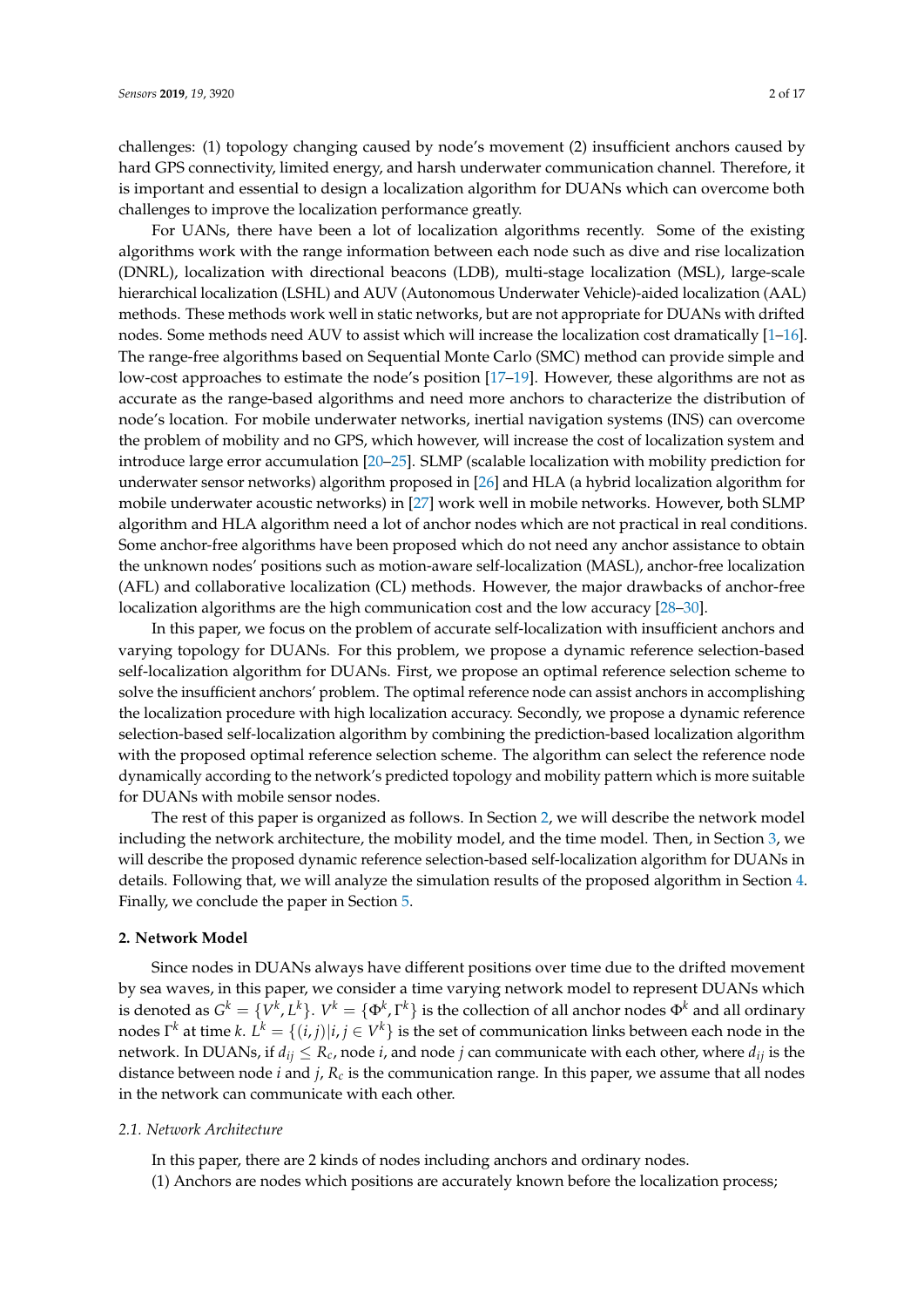(2) Ordinary nodes are nodes which should get their positions by communicating with anchors directly or indirectly. Ordinary nodes can be divided into 2 types: the reference nodes and the unknown ordinary nodes. Reference nodes are nodes which are selected by anchors to assist in the localization process, while unknown ordinary nodes are nodes which should get their positions by communicating with anchors and selected reference nodes.

<span id="page-2-0"></span>Figure [1](#page-2-0) shows the network architecture. In this paper, we assume that only one reference node is needed for localization. Other conditions can be extended from this assumption.



**Figure 1.** The network architecture.

# *2.2. The Mobility Model*

<span id="page-2-1"></span>Nodes in DUANs are always moving continuously with water currents and sea waves etc. The mobility pattern of drifted node in DUANs is a complex but not totally random process. The pattern is in fact a 6 DOF (Degree of Freedom) motion including pitch, roll, yaw, pitch, roll, and heave. In addition, the mobility pattern also contains 2 parts, the low frequency part and the high frequency part. The low frequency part is the main portion of the movement caused by the second order wave force. The high frequency part is a reciprocating motion created by the first order wave force. The drifted movement is an overlay of these 2 motion parts as can be seen in Figure [2.](#page-2-1)



**Figure 2.** The mobility model of drifted node.

Since the high frequency part is a reciprocating motion which is not the main portion for DUANs, in this paper, we only focus on the low frequency movement part which indicates the primary trajectory of the drifted node.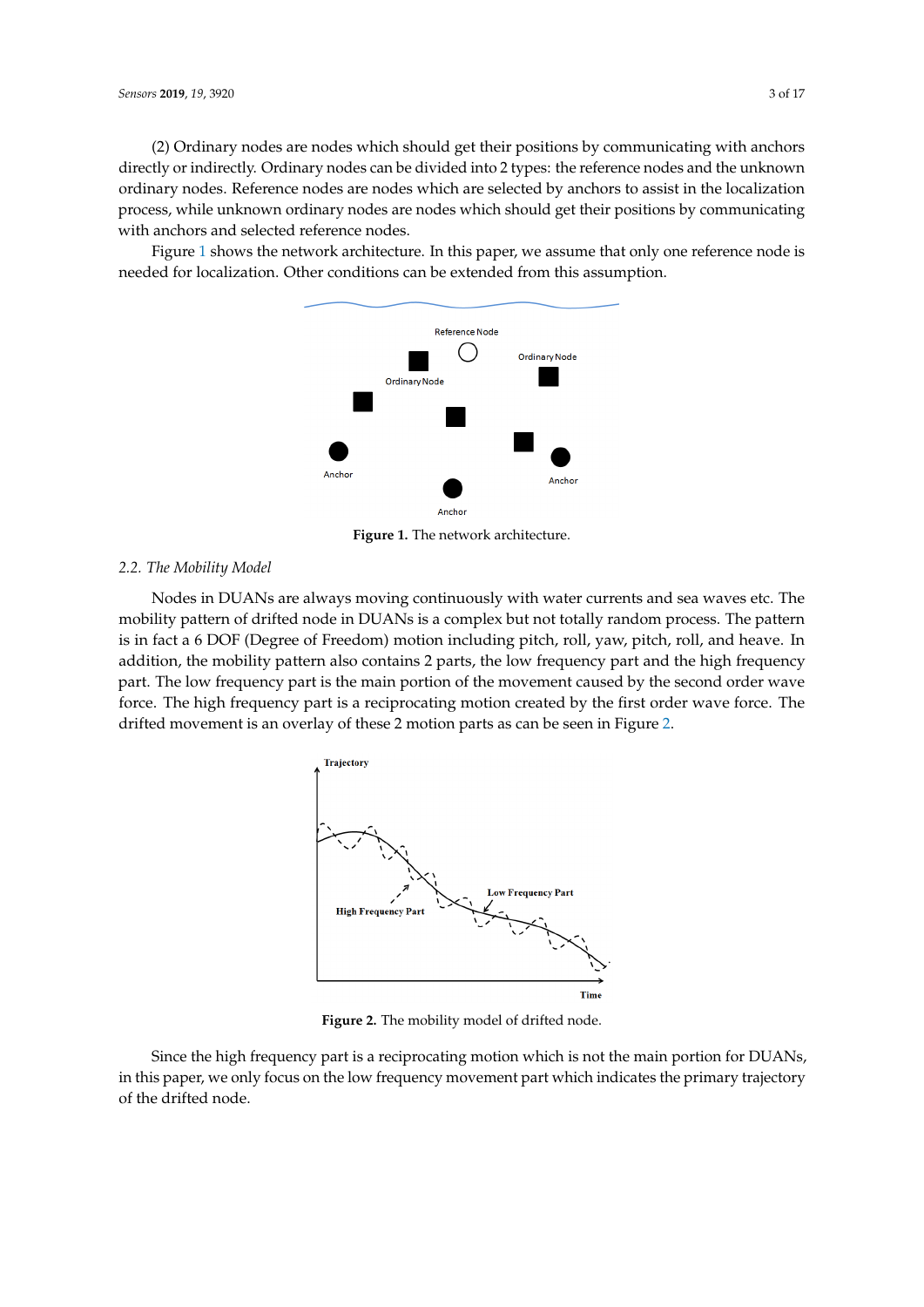#### *2.3. The Time Model*

Nodes in DUANs are always floating and mobile as time varies. Therefore, we should define a time model to indicate the mobility pattern. The time model designed in this paper comprises 3 different kinds.

Sampling period  $t_0$ : sampling period  $t_0$  is the basic time unit during the localization process, nodes in the networks will communicate with each other during each  $t_0$ ;

$$
t_0=N\times\frac{1}{f}
$$

where *f* is the frequency of high frequency mobility pattern described in the last section, *N* is a proper sampling ratio.

Estimation period  $T_0$ : Estimation period  $T_0$  is comprised by some  $t_0$  which is used for the mobility pattern estimation.

$$
T_0=N_0t_0
$$

• Test period *T<sup>s</sup>* : *T<sup>s</sup>* is used for re-estimation procedure to eliminate the error accumulation.

<span id="page-3-1"></span>The time model is as shown in Figure [3.](#page-3-1)



**Figure 3.** The time model of DUANs.

#### <span id="page-3-0"></span>**3. Localization Algorithm**

In this section, we will present a dynamic reference selection-based self-localization algorithm for DUANs (DRSL). The proposed algorithm is elaborated from 3 aspects: (1) The optimal reference selection scheme; (2) The dynamic reference selection-based self-localization algorithm; (3) The implementation of DRSL algorithm. Now, we will describe the three aspects in detail.

#### *3.1. The Optimal Reference Selection Scheme*

As we know, in three-dimensional underwater networks, ordinary node should communicate with at least four anchors to get its position. However, due to the anchor node failure or the harsh underwater communication environment, it is impossible to satisfy the demand of 4-anchor connectivity in DUANs all the time. Therefore, it is critical to develop an optimal reference selection scheme to support insufficient anchors in accomplishing the self-localization process precisely.

In this section, an optimal reference selection scheme is proposed to increase the localization accuracy for DUANs with insufficient anchors. The scheme is also the foundation and the initialization of the dynamic reference selection-based self-localization algorithm illustrated in the next section.

Assume that there are only three anchors in the network at time  $k$ ,  $(x_1(k), y_1(k), z_1(k))$ ,  $(x_2(k), y_2(k), z_2(k))$  and  $(x_3(k), y_3(k), z_3(k))$  which are not sufficient for the localization process conventionally. Therefore, we need to select an extra reference node  $(x_i(k), y_i(k), z_i(k))$  to assist the localization procedure.

First, we set up a relative coordinate system as shown in Figure  $4$ . In this figure,  $N_1$ ,  $N_2$  and  $N_3$  are the anchor nodes respectively, while  $N_i$  is the selected reference node. Let  $N_1N_2$  make up the x-axis. *N*1, *N*<sup>2</sup> and *N*<sup>3</sup> are in the *xy* plane. The z-coordinate of node *N<sup>i</sup>* is positive. Thus, the relative coordinates of the three anchors are  $(0, 0, 0)$ ,  $(\hat{x}_2(k), 0, 0)$  and  $(\hat{x}_3(k), \hat{y}_3(k), 0)$  respectively.  $\hat{x}_2(k), \hat{x}_3(k)$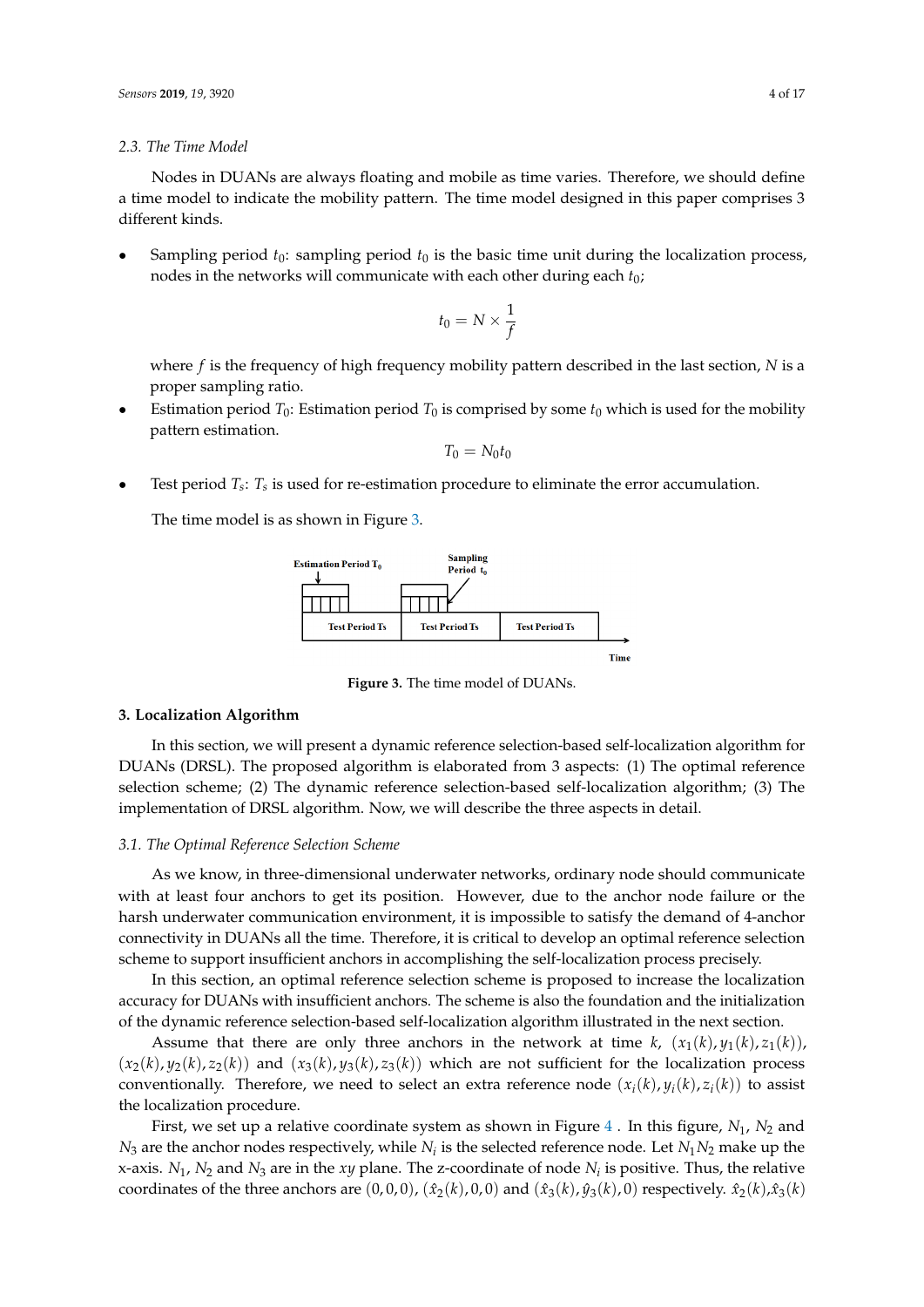and  $\hat{y}_3(k)$  are expressed as Equation [\(1\)](#page-4-1) to Equation [\(3\)](#page-4-2), where  $\theta$  is the rotation angle between the relative coordinate system and the geodetic coordinate system.

<span id="page-4-1"></span>
$$
\hat{x}_2(k) = \sqrt{(x_2(k) - x_1(k))^2 + (y_2(k) - y_1(k))^2 + (z_2(k) - z_1(k))^2}
$$
\n(1)

$$
\hat{x}_3(k) = \cos(\theta)\sqrt{(x_3(k) - x_1(k))^2 + (y_3(k) - y_1(k))^2 + (z_3(k) - z_1(k))^2}
$$
 (2)

<span id="page-4-2"></span><span id="page-4-0"></span>
$$
\hat{y}_3(k) = \sin(\theta) \sqrt{(x_3(k) - x_1(k))^2 + (y_3(k) - y_1(k))^2 + (z_3(k) - z_1(k))^2}
$$
(3)



**Figure 4.** The relative coordinate system.

Secondly, as mentioned in [\[4\]](#page-15-5), we can use the least square method to solve the self-localization problem. Therefore, in this paper, the least square error is adopted to get the localization error as mentioned in Equation [\(4\)](#page-4-3).

<span id="page-4-3"></span>
$$
E_{ij}(k) = b_{ij}(k)^{T} (\mathbf{I} - \mathbf{A}(\mathbf{k})(\mathbf{A}(\mathbf{k})^{T} \mathbf{A}(\mathbf{k}))^{-1} \mathbf{A}(\mathbf{k})^{T}) \mathbf{b}_{ij}(\mathbf{k})
$$
(4)

 $E_{ij}(k)$  is the least square error of unknown ordinary node *j* at time *k* when node *i* is selected as the reference node.

$$
A(k) = \begin{bmatrix} 2(-\hat{x}_i(k)) & 2(-\hat{y}_i(k)) & 2(-\hat{z}_i(k)) \\ 2(\hat{x}_2(k) - \hat{x}_i(k)) & 2(-\hat{y}_i(k)) & 2(-\hat{z}_i(k)) \\ 2(\hat{x}_2(k) - \hat{x}_i(k)) & 2(\hat{y}_2(k) - \hat{y}_i(k)) & 2(-\hat{z}_i(k)) \end{bmatrix}
$$

$$
b_{ij}(k) = \begin{bmatrix} -\hat{x}_i(k)^2 - \hat{y}_i(k)^2 - \hat{z}_i(k)^2 + d_i^j(k)^2 - d_1^j(k)^2 \\ \hat{x}_2(k)^2 - \hat{x}_i(k)^2 - \hat{y}_i(k)^2 - \hat{z}_i(k)^2 + d_i^j(k)^2 - d_2^j(k)^2 \\ \hat{x}_3(k)^2 - \hat{x}_i(k)^2 + \hat{y}_3(k)^2 - \hat{y}_i(k)^2 - \hat{z}_i(k)^2 + d_i^i(k)^2 - d_3^i(k)^2 \end{bmatrix}
$$

 $d_1^j$  $j_1^j(k)$ ,  $d_2^j$  $\frac{j}{2}(k)$ ,  $d^j_3$  $\chi_3^{\prime}(k)$  are the distances between the unknown ordinary node  $j$  and the anchor nodes at time *k*. *d j*  $\mathcal{I}_i^j(k)$  is the distance between the unknown node *j* and the selected reference node *i* at time *k*.

The aim of reference selection scheme proposed in this section is to accomplish the localization process in DUANs with insufficient anchor nodes and to improve the localization accuracy simultaneously. Therefore, the optimal reference node is selected by minimizing the global localization error in the whole network according to Equation [\(5\)](#page-5-0).

Assume that there are *M* ordinary nodes in the network including one reference node which will be selected and *M* − 1 unknown ordinary node. The set of ordinary nodes in relative coordinate system is expressed as  $\hat{\Gamma}(k)$ , while  $\hat{\Gamma}_i(k)$  is the selected reference node *i*. Thus, the cost function of the optimal reference selection scheme is expressed as: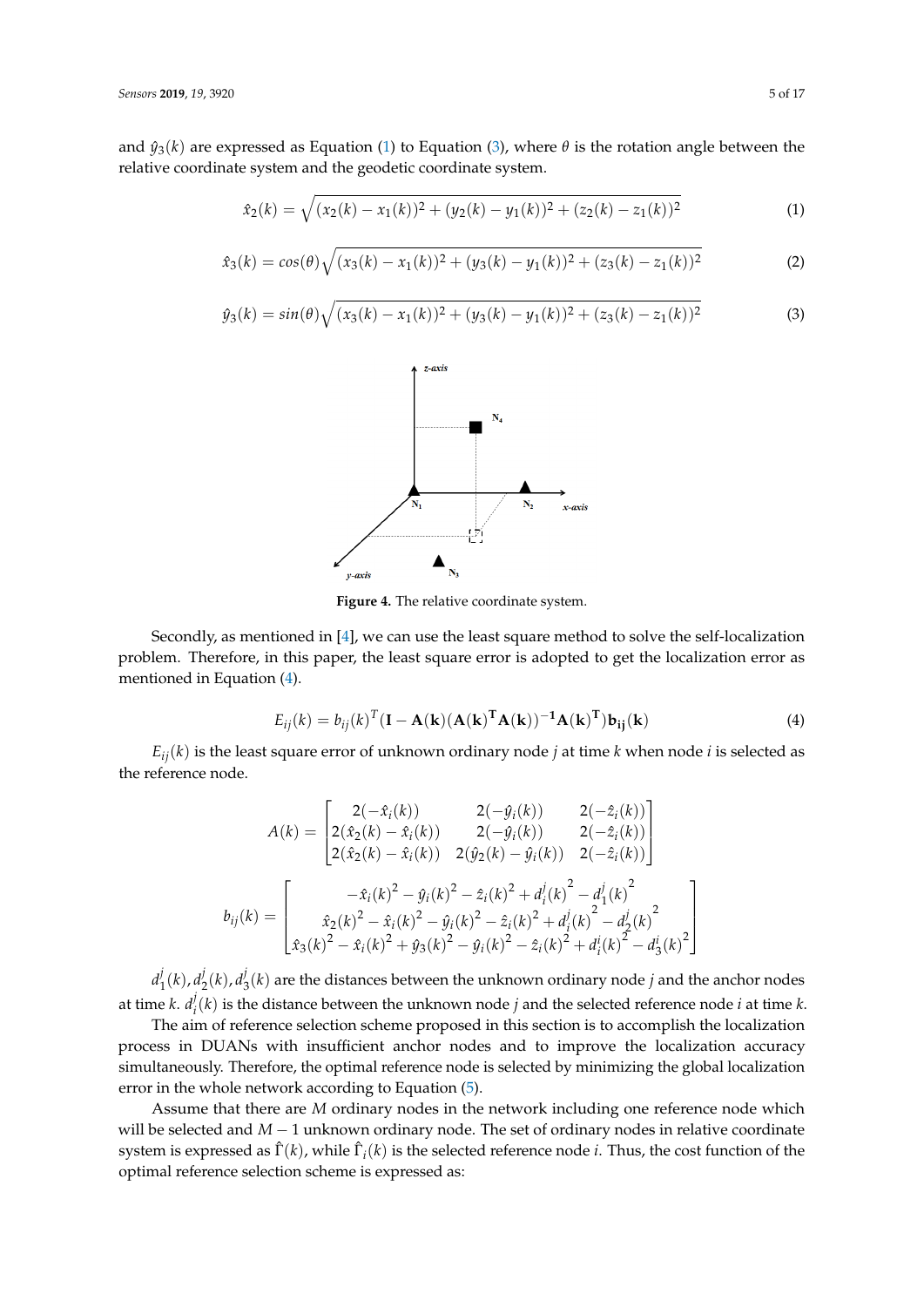<span id="page-5-0"></span>
$$
\min_{\hat{\Gamma}_{i}(k)\in\hat{\Gamma}(k)} \sum_{j=1}^{i-1} \sum_{j=i+1}^{M} b_{ij}(k)^{T} (I - A(k)(A(k)^{T}A(k))^{-1}A(k)^{T}) b_{ij}(k)
$$
\n
$$
s.t. \quad A(k) = \begin{bmatrix}\n-\hat{x}_{i}(k) & -\hat{y}_{i}(k) & -\hat{z}_{i}(k) \\
2(\hat{x}_{2}(k) - \hat{x}_{i}(k)) & -2\hat{y}_{i}(k) & -2\hat{z}_{i}(k) \\
2(\hat{x}_{3}(k) - \hat{x}_{i}(k)) & 2(\hat{y}_{3}(k) - \hat{y}_{i}^{(k)}) & -2\hat{z}_{i}(k)\n\end{bmatrix}
$$
\n
$$
b_{ij}(k) = \begin{bmatrix}\n-\hat{x}_{i}(k) & 2(\hat{y}_{3}(k) - \hat{y}_{i}^{(k)}) & -2\hat{z}_{i}(k) \\
-(\hat{x}_{i}(k))^{2} - (\hat{y}_{i}(k))^{2} - (\hat{z}_{i}(k))^{2} + \Delta d_{1}^{j}(k) \\
\hat{x}_{3}(k)^{2} - (\hat{x}_{i}^{(k)})^{2} + \hat{y}_{3}(k)^{2} - (\hat{y}_{i}^{(k)})^{2} - (\hat{z}_{i}^{(k)})^{2} + \Delta d_{3}^{j}(k)\n\end{bmatrix}
$$
\n
$$
\Delta d_{n}^{j} = d_{i}^{2} - d_{n}^{2} \quad n = 1, 2, 3
$$
\n
$$
\hat{\Gamma}_{i}(k) = \begin{bmatrix}\n\hat{x}_{i}(k) \\
\hat{y}_{i}(k) \\
\hat{z}_{i}(k)\n\end{bmatrix}
$$
\n(5)

## *3.2. The Dynamic Reference Selection-Based Self-Localization Algorithm*

In this section, we will propose a dynamic reference selection-based self-localization algorithm for DUANs. The algorithm combines the optimal reference selection scheme and the prediction-based self-localization algorithm together to select the optimal reference node dynamically. The dynamic reference selection-based self-localization algorithm can solve both the insufficient anchors' problem and the topology changing problem which is more appropriate for DUANs with mobile sensor nodes and can increase the localization accuracy dramatically.

#### 3.2.1. The Prediction-Based Self-Localization Algorithm

Considering the mobility model and the observation model of DUANs, we apply the extension Kalman filter (EKF) method to predict the node's position and the mobility pattern in DUANs [\[31](#page-16-5)[,32\]](#page-16-6).

Mobility model:

$$
\widehat{\Gamma}_j(k+1) = \begin{bmatrix} X_j(k+1) \\ v_j(k+1) \\ a_j(k+1) \end{bmatrix} = F\widehat{\Gamma}_j(k) + \omega_j(k)
$$
\n(6)

where  $v_i(k+1)$  is the velocity of node *j* at time  $k+1$ ,  $a_i(k+1)$  is the acceleration of node *j* at time  $k + 1$ , *F* is the state transformation matrix which can be expressed as

$$
F = \begin{bmatrix} 1 & 0 & 0 & T_0 & (-1 + \alpha t_0 + e^{-\alpha T_0})/\alpha^2 \\ 0 & 1 & 0 & T_0 & (-1 + \alpha t_0 + e^{-\alpha T_0})/\alpha^2 \\ 0 & 0 & 1 & T_0 & (-1 + \alpha t_0 + e^{-\alpha T_0})/\alpha^2 \\ 0 & 0 & 0 & 1 & (1 - e^{-\alpha t_0})/\alpha \\ 0 & 0 & 0 & 0 & e^{-\alpha t_0} \end{bmatrix}
$$

$$
\omega_j(k) = \begin{bmatrix} \omega_1(k) \\ \omega_2(k) \\ \omega_3(k) \\ \omega_4(k) \\ \omega_5(k) \end{bmatrix}
$$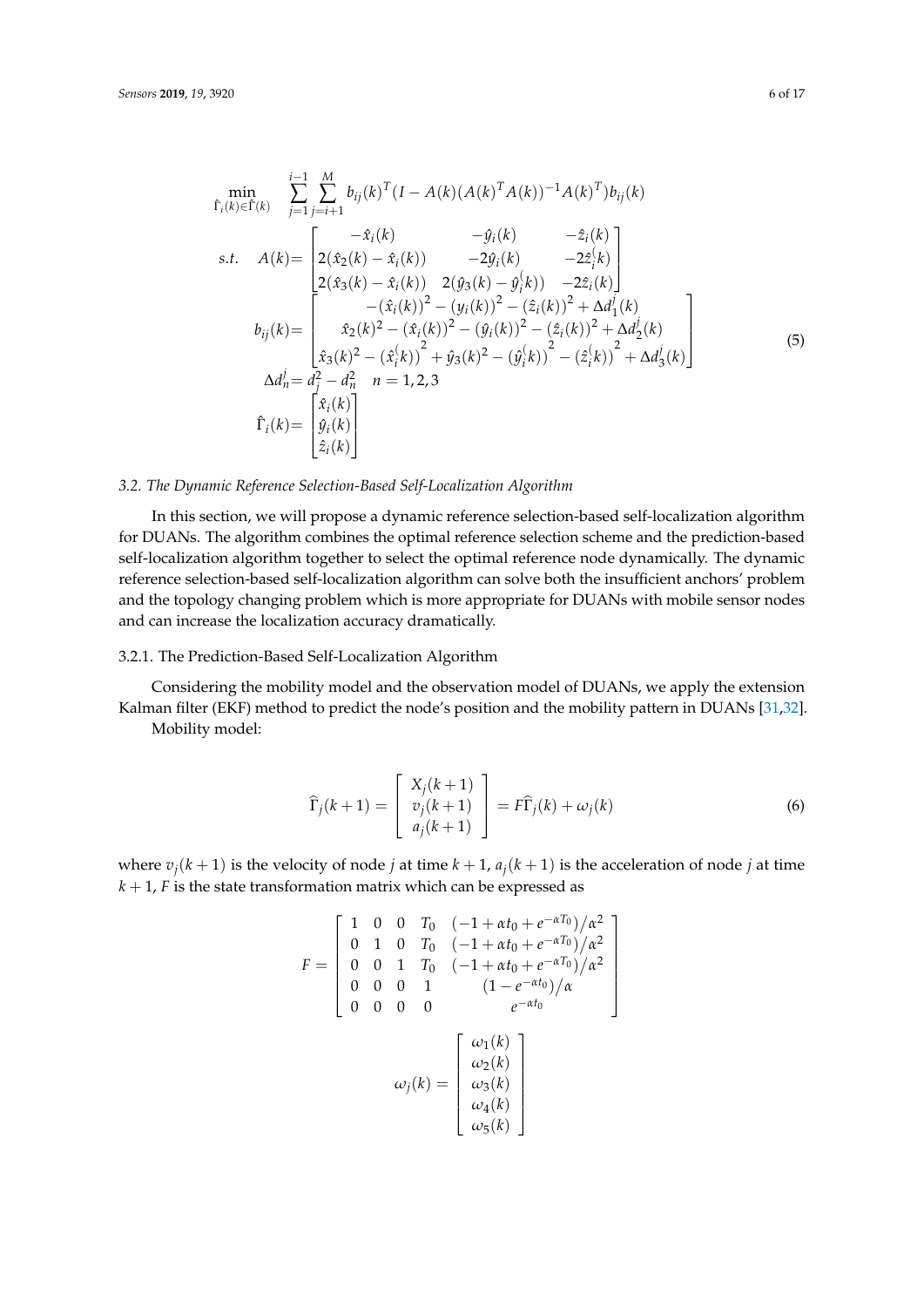$$
X_j(k+1) = \begin{bmatrix} x_j(k+1) \\ y_j(k+1) \\ z_j(k+1) \end{bmatrix}
$$

where  $\omega_i(k)$  is the mobility noise vector,  $\alpha$  is the model factor.  $t_0$  is the sampling period.

Observation model:

<span id="page-6-0"></span>The observation model is derived from the range measurement as shown in Equations [\(7\)](#page-6-0) and [\(8\)](#page-6-1).

$$
Z_j(k+1) = \begin{bmatrix} Z_{(1,j)}(k+1) \\ Z_{(2,j)}(k+1) \\ Z_{(3,j)}(k+1) \\ Z_{(i,j)}(k+1) \end{bmatrix}
$$
 (7)

$$
Z_{(l,j)}(k+1) = h_{(l,j)}(X_l(k+1), X_j(k+1)) + \mu_{(l,j)}(k+1)
$$
  
=  $|| X_l(k+1) - X_j(k+1) || + \mu_{(l,j)}(k+1), l = 1, 2, 3, i$  (8)

<span id="page-6-1"></span>where  $Z_{(l,j)}(k+1)$  is the range measurement between node *l* and node *j* at time  $k+1$ .  $\mu_{(l,j)}(k+1)$  is the noise vector,  $\mu_{(l,j)}(k+1) \sim N(0, R(k))$ ,  $R(k)$  is the variance of observation noise.

Since the nonlinearity of the observation model as in Equation [\(8\)](#page-6-1), we use EKF method to predict the mobile node's position and the mobility parameter simultaneously.

<span id="page-6-2"></span>
$$
\widehat{\Gamma}_j(k+1 | k) = F\widehat{\Gamma}_j(k | k)
$$
  
\n
$$
P(k+1 | k+1) = FP(k | k)F^T + Q(k+1)
$$
  
\n
$$
K(k+1) = P(k+1 | k)J_j^T[J_jP(k+1 | k)J_j^T + R(k+1)]
$$
  
\n
$$
\widehat{\Gamma}_j(k+1 | k+1) = \widehat{\Gamma}_j(k+1 | k) + K(k)[Z(k) - h(\widehat{\Gamma}_j(k+1 | k))]
$$
  
\n
$$
P(k+1 | k+1) = P(k+1 | k) - K(k)[J_jP(k) | kJ^T + R(k+1)]K^T(k+1)
$$

where *P* is the state covariance matrix, *F* is the state transformation matrix, *Q* is the state transformation covariance matrix, *R* is the observation noise covariance matrix and *J* (*l*,*j*) is the Jacobians of the nonlinear function *h*(*l*,*j*) .

$$
J_j = \begin{bmatrix} J_{(1,j)}(k+1) \\ J_{(2,j)}(k+1) \\ J_{(3,j)}(k+1) \\ J_{(i,j)}(k+1) \end{bmatrix}
$$
 (10)

$$
J_{(l,j)} = \frac{\partial h^{(l,j)}(X_l(k+1), X_j(k+1))}{\partial X_l(k+1)}
$$
  
= 
$$
\begin{bmatrix} \frac{x_l(k+1) - x_j(k+1)}{d_{(l,j)}(k+1)} & \frac{y_l(k+1) - y_j(k+1)}{d_{(l,j)}(k+1)} & \frac{z_l(k+1) - z_j(k+1)}{d_{(l,j)}(k+1)} \end{bmatrix}, l = 1, 2, 3, i
$$
 (11)

3.2.2. The Dynamic Reference Selection Scheme

Based on the prediction-based self-localization algorithm, we can predict the mobility pattern of any mobile node in DUANs. According to the predicted mobility pattern, we can estimate the node's position directly.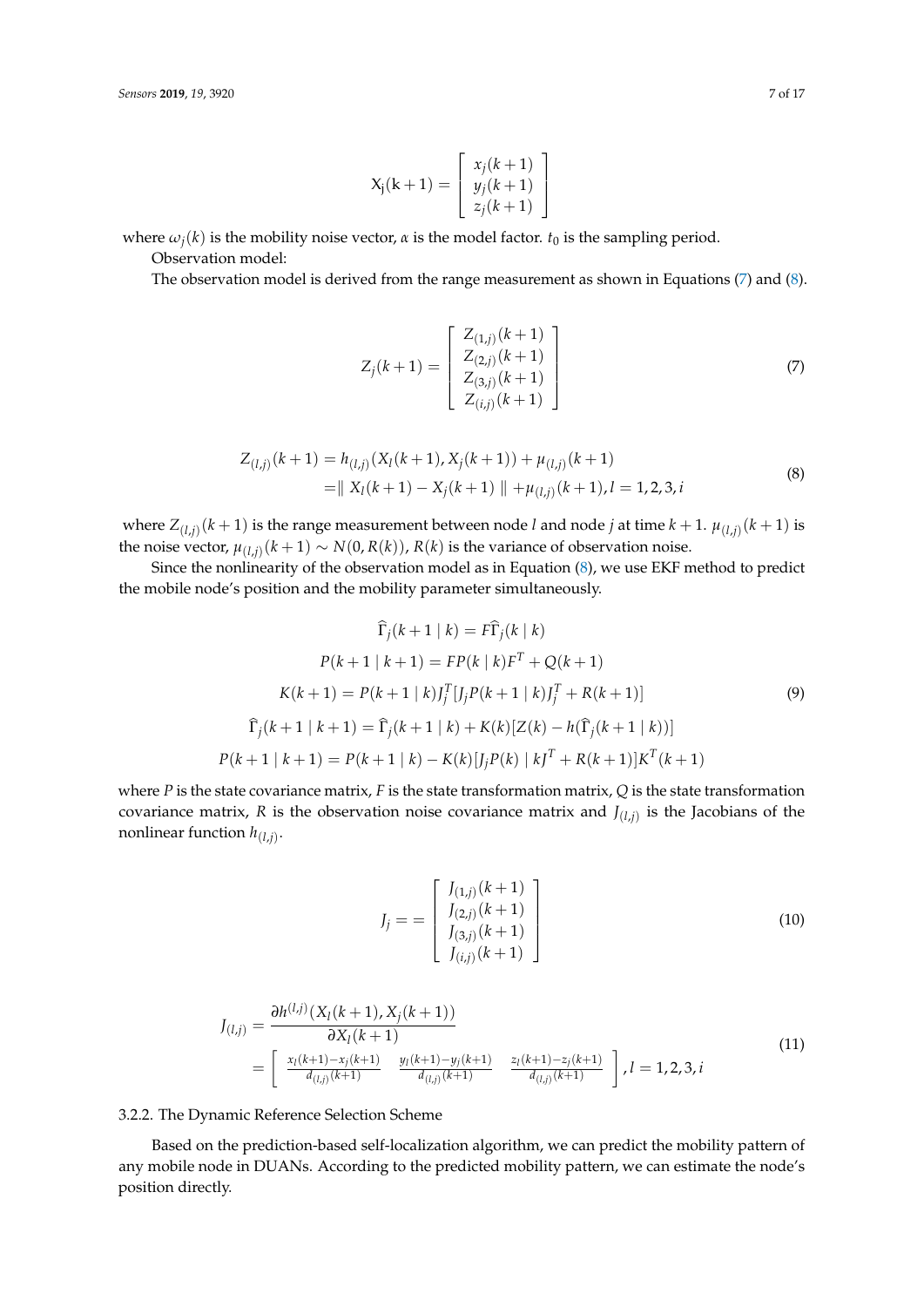$$
\widehat{\Gamma}_j(k+1 \mid k) = F \times \begin{bmatrix} X_j(k) \\ v_j(k) \\ a_j(k) \end{bmatrix}
$$
\n(12)

<span id="page-7-0"></span>According to Equations [\(12\)](#page-7-0) and [\(5\)](#page-5-0), we can get the dynamic reference selection scheme expressed as [\(13\)](#page-7-1).

<span id="page-7-1"></span>
$$
\min_{\begin{subarray}{l} \mathbf{f}_{i}(k+1|k) \in \mathbf{f}(k+1|k)} & \sum_{j=1}^{i-1} \sum_{j=i+1}^{M} b_{ij}(k+1|k)^{T} (I - A(k+1|k)(A(k+1|k)^{T}A(k+1|k))^{-1}A(k+1|k)^{T}) b_{ij}(k+1|k) \\ \text{s.t.} & A(k+1|k) = \begin{bmatrix} -\hat{x}_{i}(k+1|k) & -\hat{y}_{i}(k+1|k) & -\hat{z}_{i}(k+1|k) \\ 2(\hat{x}_{2}(k+1) - \hat{x}_{i}(k+1|k)) & -2\hat{y}_{i}(k+1|k) & -2\hat{z}_{i}(k+1|k) \\ 2(\hat{x}_{3}(k+1) - \hat{x}_{i}(k+1|k)) & 2(\hat{y}_{3}(k+1) - \hat{y}_{i}(k+1|k)) & -2\hat{z}_{i}(k+1|k) \end{bmatrix} \\ b_{ij}(k+1|k) = \begin{bmatrix} -(\hat{x}_{i}(k+1|k))^{2} - (y_{i}(k+1|k))^{2} - (z_{i}(k+1|k))^{2} + \Delta d_{1}^{i}(k+1) \\ \hat{x}_{2}(k+1)^{2} - (\hat{x}_{i}(k+1|k))^{2} - (\hat{y}_{i}(k+1|k))^{2} - (\hat{z}_{i}(k+1|k))^{2} + \Delta d_{2}^{j}(k+1) \\ \hat{x}_{3}(k+1)^{2} - (\hat{x}_{i}(k+1|k))^{2} + \hat{y}_{3}(k+1)^{2} - (\hat{y}_{i}(k+1|k))^{2} - (\hat{z}_{i}(k+1|k))^{2} + \Delta d_{3}^{i}(k+1) \end{bmatrix} \\ \hat{\Gamma}_{i}(k+1|k) = F\hat{\Gamma}_{i}(k|k) = \begin{bmatrix} \hat{X}_{i}(k+1|k) \\ \hat{y}_{i}(k+1|k) \\ \hat{a}_{i}(k+1|k) \\ \hat{a}_{i}(k+1|k) \end{bmatrix} \\ \Delta d_{n} = d_{ij}^{2} - d_{nj}^{2} & n = 1, 2, 3 \\ d_{ij} = ||X_{i}(k+1|k) - X_{j}(k+1|k)|| || & l
$$

Combining the dynamic reference selection scheme and the prediction-based self-localization algorithm, we can get the dynamic reference selection-based self-localization algorithm. The self-localization procedure is shown as follows:

- 1. Anchors select the initial optimal reference node according to Equation [\(5\)](#page-5-0);
- 2. Each unknown ordinary node predicts its own mobility pattern and position according to the range measurements as in Equation [\(9\)](#page-6-2) and sends them to the anchors ;
- 3. Anchors receive the predicted mobility patterns and positions obtained above, set them to be the prior information and then update the reference selection dynamically according to the predicted information as in Equation [\(13\)](#page-7-1);
- 4. If the reference selection remains unchanged, the previous predicted mobility patterns will still be used to estimate the drifted nodes' positions continually. If the reference selection changes, we will re-estimate the mobility patterns and re-predict the drifted nodes' positions again according to Equation [\(9\)](#page-6-2).

As described above, we can see that the dynamic reference selection-based self-localization algorithm can increase the localization accuracy with both insufficient anchors and varying topology which is more appropriate for the drifted underwater acoustic networks.

#### *3.3. The Implementation of DRSL Algorithm*

In this section, we will illustrate the implementation of DRSL algorithm in detail. Settings:

(1) We apply TDMA (Time Division Multiple Address) protocol to reduce the transmission interference in DUANs during the localization process.

(2) We assume that nodes in the network have been well synchronized, so that TOA (Time of Arrival) ranging method can be well adopted.

(3) There are *M* ordinary nodes and 3 anchor nodes in the network which is not sufficient for the localization procedure.

(4) Each node has a unique ID and can communicate with each other.

The implementation procedure is as follows: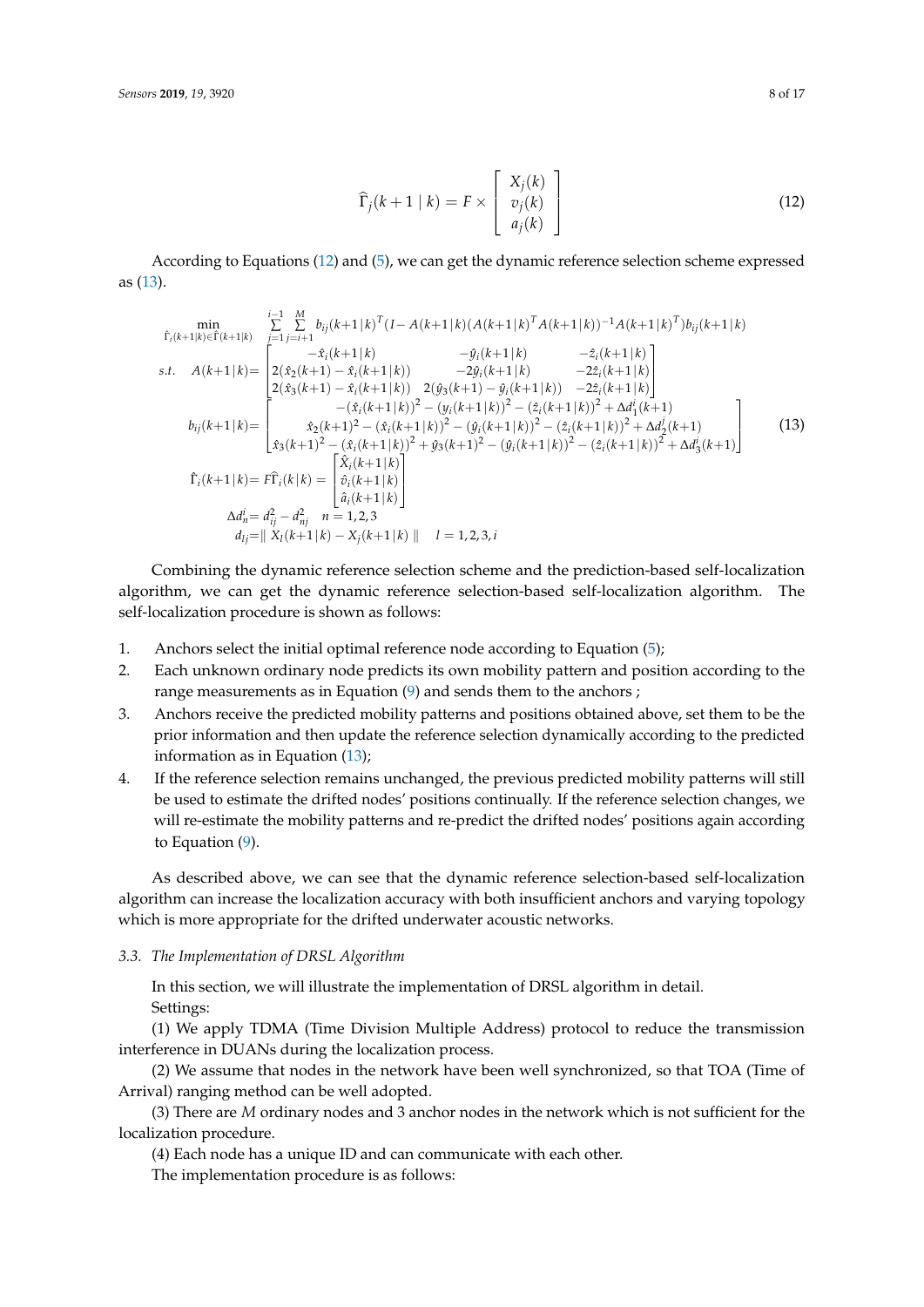- Step 1: Each node in the network broadcasts "hello" message with the sending time stamp one by one to trigger the localization procedure;
- Step 2: After receiving the "Hello" message, each ordinary node calculates the distance between each other according to TOA ranging method;
- Step 3: Based on the distance information obtained in step 2, each ordinary node can calculate its least square localization error according to Equation [\(4\)](#page-4-3) and then send the localization error to anchor 1;
- Step 4: Based on the receiving least square error, anchor 1 selects an initial optimal reference node according to Equation [\(5\)](#page-5-0), and then broadcasts the initial optimal reference node's ID to the network;
- Step 5: Based on the selected optimal reference node's information, other unknown ordinary nodes in the network predict their mobility patterns and mobile positions according to Equations [\(9\)](#page-6-2) and [\(12\)](#page-7-0) ;
- Step 6: After getting the predicted position results of the network, anchor 1 updates the reference selection dynamically as shown in Equation [\(13\)](#page-7-1) , and then sends the update information to the network;
- Step 7: The network changes the anchor-reference group dynamically to adapt to the varying topology of DUANs.
- Step 8: If the reference selection remains unchanged, the previous predicted mobility patterns will still be used to estimate the drifted nodes' positions continually. If the reference selection changes, we will re-estimate the mobility patterns and re-predict the drifted nodes' positions again according to Equations [\(9\)](#page-6-2) and [\(12\)](#page-7-0).

<span id="page-8-1"></span>The implementation of DRSL algorithm can be described as in Figure [5.](#page-8-1)



**Figure 5.** The implementation of DRSL algorithm.

# <span id="page-8-0"></span>**4. Simulation Results**

In this section, simulation experiments are carried out to evaluate the performance of the proposed DRSL algorithm.

#### *4.1. Simulation Settings*

Ten nodes are deployed in a 1000 m  $\times$  1000 m  $\times$  1000 m region including 3 anchors and 7 unknown ordinary sensor nodes. The anchors' positions are known and accurate before the localization process. The estimation period  $T_0 = 100t_0$  in the simulation experiments.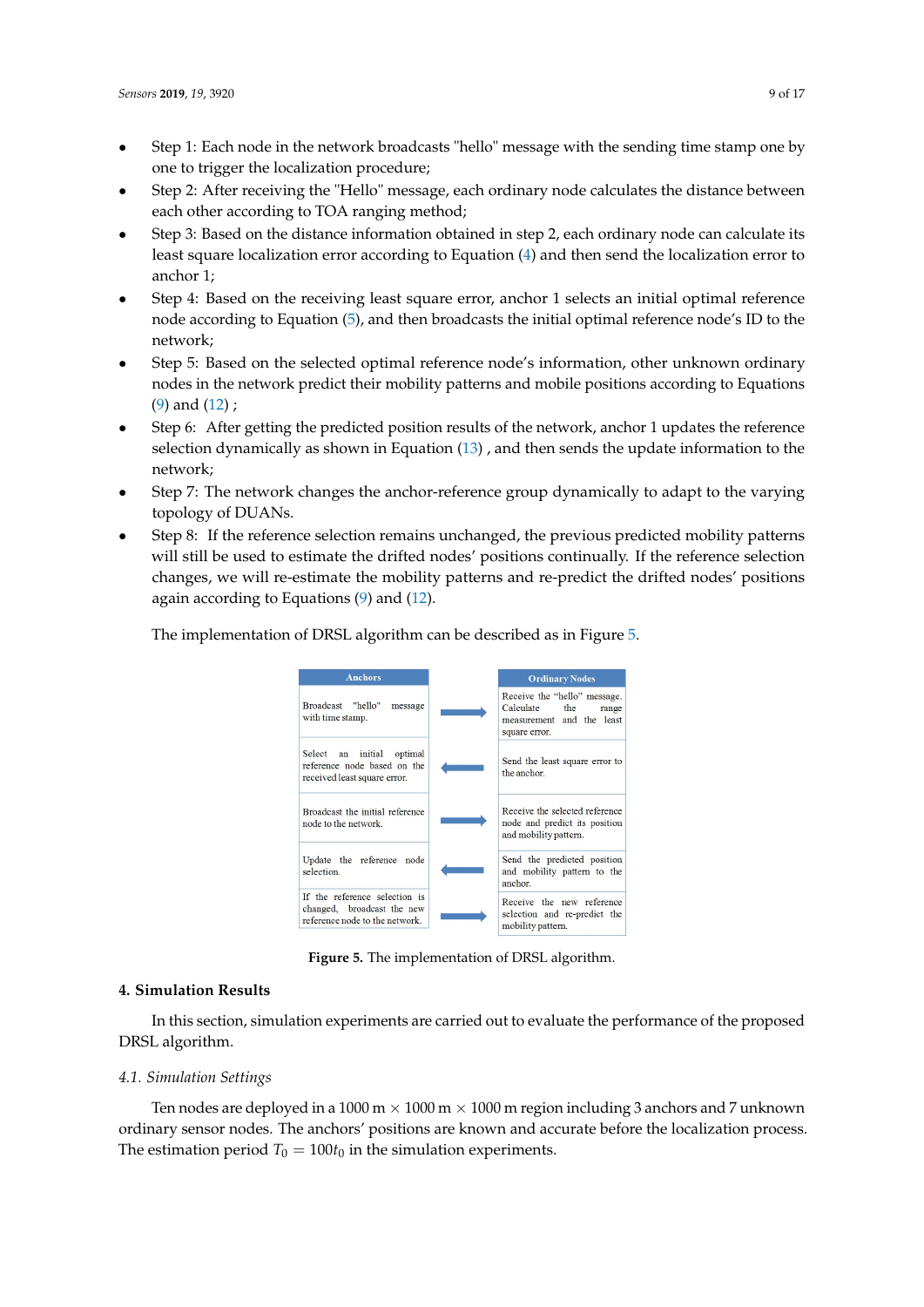Our key performance metrics in the simulation experiments are the localization error and the communication cost, respectively. The localization error is evaluated as in Equation [\(14\)](#page-9-0). The communication cost represents the transmission data size that is needed for the localization procedure.

<span id="page-9-0"></span>
$$
Localization Error = \sum_{k=1}^{T} \sum_{i=1}^{N} ||\hat{X}_{i}^{k} - X_{i}^{k}|| \qquad (14)
$$

Where  $\hat{X}_i^k$  is the estimated position of node *i* at time *k*.  $X_i^k$  is the actual position of node *i* at time *k*. *T* is the total time duration of the localization procedure; *N* is the number of unknown ordinary nodes in DUANs.

#### *4.2. Results and Analysis*

#### 4.2.1. The Reference Selection Analysis

<span id="page-9-1"></span>In this paper, several Monte Carlo experiments are performed to evaluate the performance of the proposed DRSL algorithm. Different initial network topology is adopted for different experiment. Figure [6](#page-9-1) shows one of the network's initial structure. As can be seen in Figure [6,](#page-9-1) because of some device failure problems, sometimes there are only 3 anchors available for the localization procedure which is insufficient obviously. Therefore, it is important to select an optimal reference node to assist the anchors in accomplishing the localization procedure precisely.



Figure 6. The initial topology of DUANs: red star is the anchor; black circle is the unknown ordinary node.

Different selection will cause different localization result. As can be seen in Figure [7.](#page-10-0)

In Figure [7a](#page-10-0),b have the same network structure; however, Figure [7a](#page-10-0) has a higher localization accuracy than that of Figure [7b](#page-10-0). The only reason that causes the difference in localization accuracy is the different reference selection scheme.

Figure [8](#page-10-1) shows the comparison of localization error at the initial time between non-optimal reference selection scheme and the proposed optimal reference selection scheme. *Var* is the variance of the observation error.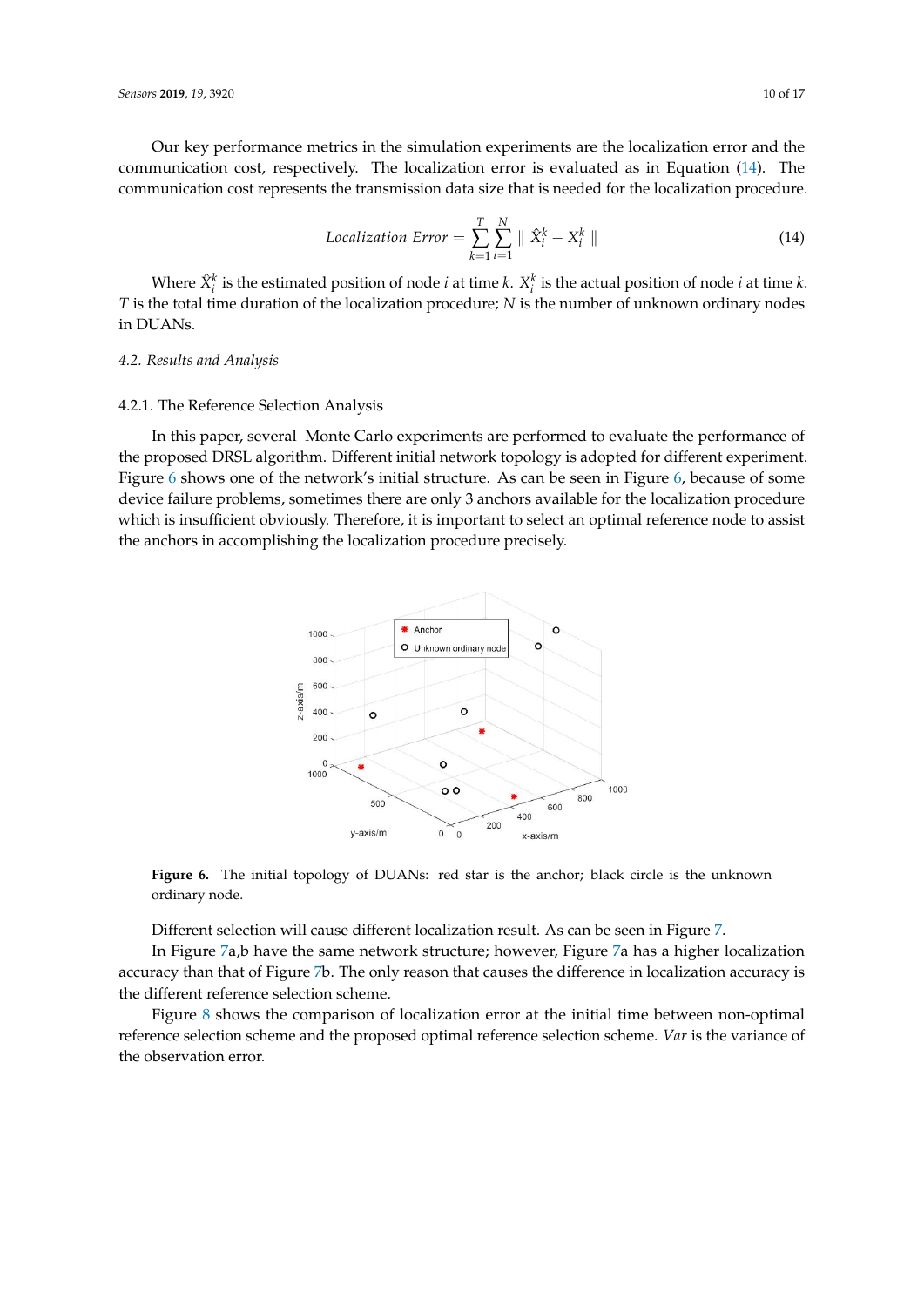<span id="page-10-0"></span>

<span id="page-10-1"></span>**Figure 7.** The Localization result of different reference selection.



**Figure 8.** The comparison of localization error between different reference selection scheme.

As it can be seen in Figure [8,](#page-10-1) the localization error increases with the growth of the observation error. Meanwhile, compared with the non-optimal reference selection scheme, the proposed optimal reference selection scheme can reduce the localization error of DUANs effectively.

Since the topology of DUANs is changing over time, the dynamic reference selection scheme proposed in this paper is more appropriate for DUANs with mobile sensor nodes. The localization performance of dynamic reference selection scheme will be illustrated in the next section.

#### 4.2.2. The Localization Error Analysis of DRSL Algorithm

As it can be seen in Figure [9,](#page-11-0) the topology of DUANs is changing overtime. Therefore, the dynamic reference selection-based self-localization algorithm is essential for the mobile network.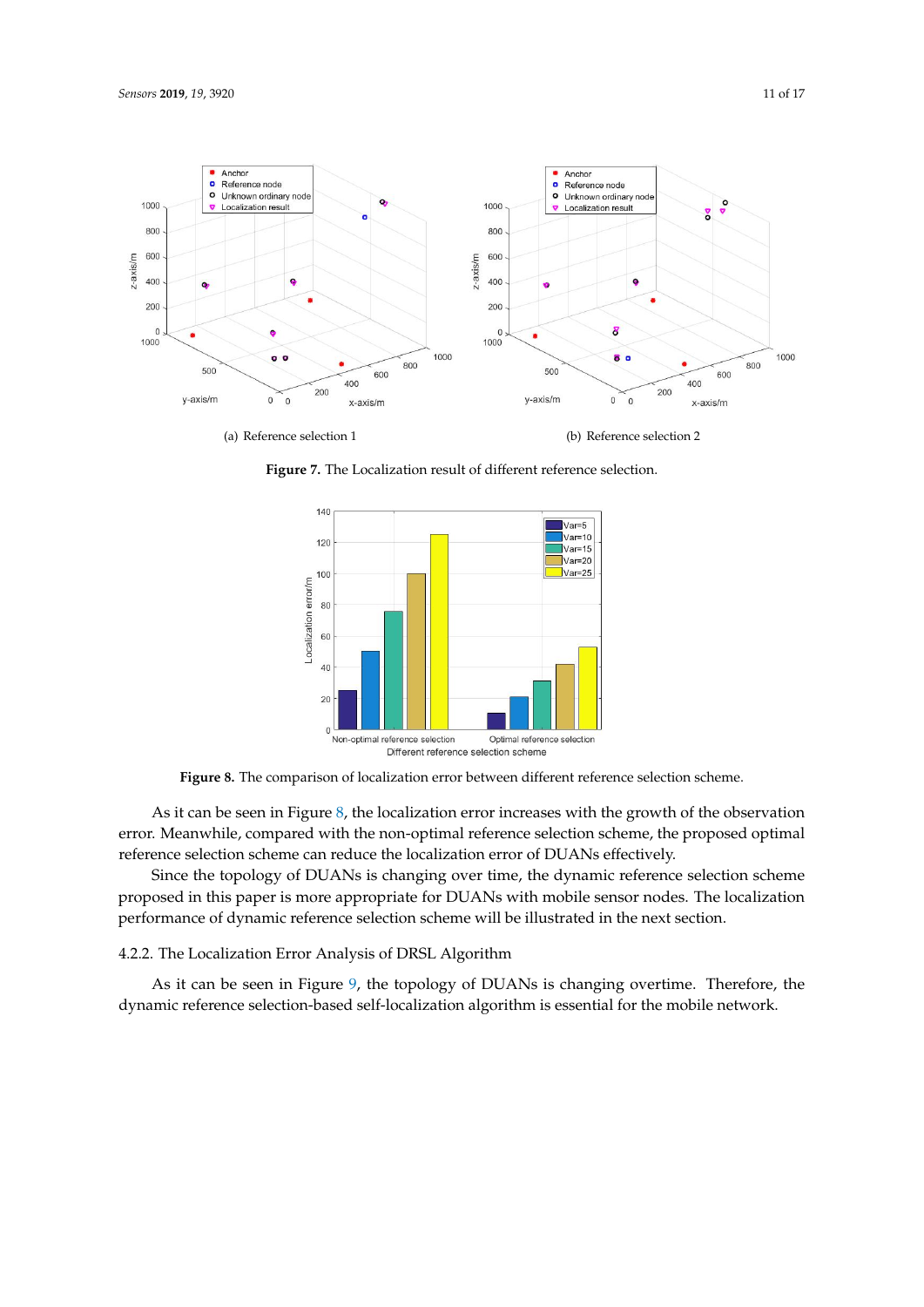<span id="page-11-0"></span>

**Figure 9.** The topology change of DUANs.

The proposed DRSL algorithm is based on a dynamic reference selection scheme and a prediction-based localization method. The reference selection and the localization error described in the last section are set to be the initial value for DRSL algorithm.

<span id="page-11-1"></span>Figure [10](#page-11-1) shows the trajectory of one mobile node in the network.



**Figure 10.** The trajectory of one mobile node in the network.

Figure [11](#page-12-0) illustrates the localization error of the mobile node in a certain time. The variance of observation error is 5.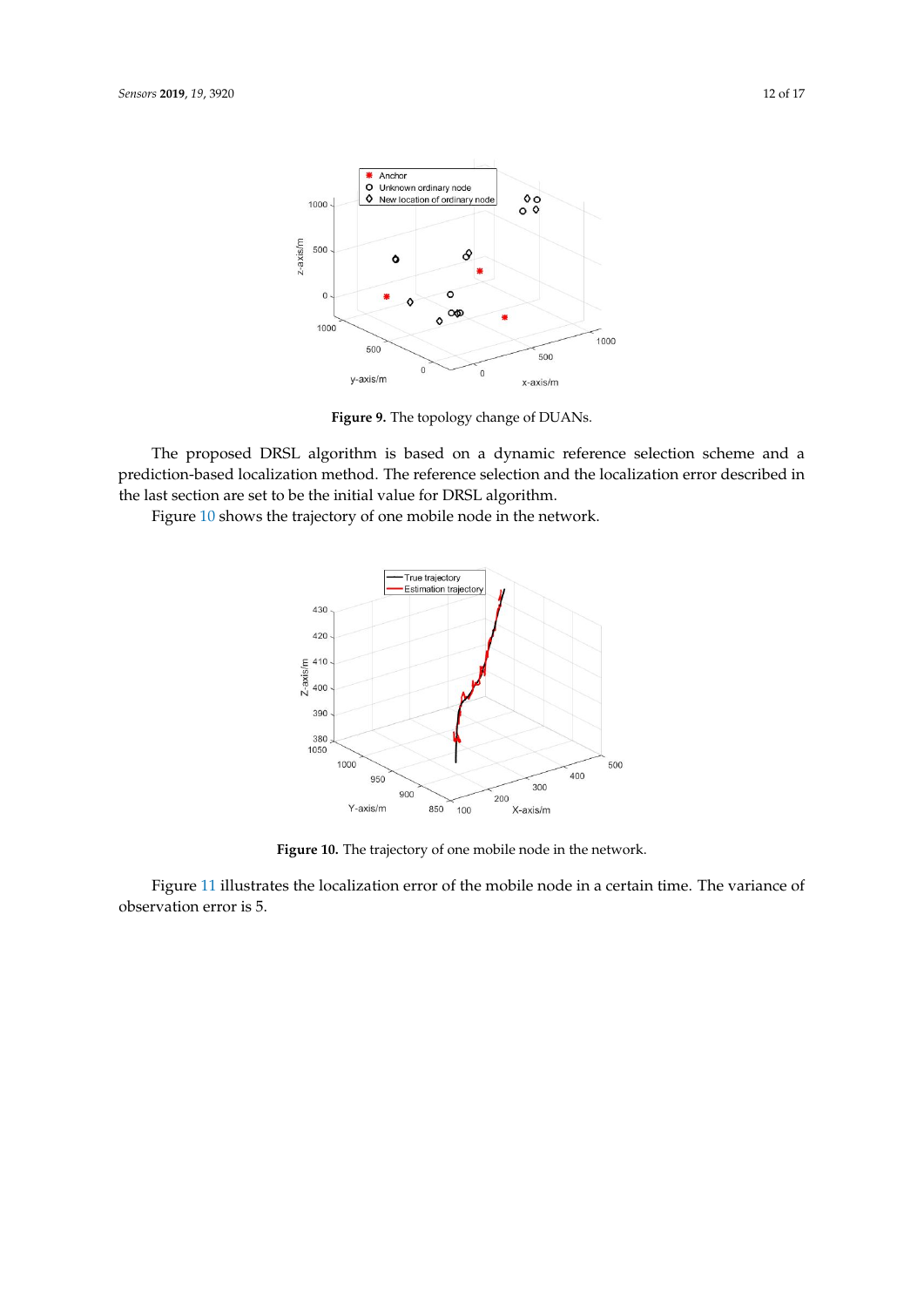<span id="page-12-0"></span>

**Figure 11.** The Localization error analysis.

<span id="page-12-1"></span>Compare the localization error between the algorithm with dynamic reference selection scheme and the algorithm without dynamic reference selection scheme by doing 500 Monte Carlo experiments in Figure [12.](#page-12-1) Each experiment has a random and different initial topology.



**Figure 12.** The localization error analysis of dynamic reference selection scheme.

As can be seen in Figure [12,](#page-12-1) With different range measurement variance, the localization error of the dynamic reference selection scheme is less than that of the scheme without dynamic reference selection. Figure [12](#page-12-1) demonstrates that the dynamic reference selection scheme can greatly improve the localization performance for DUANs with network topology changing problem.

Compare the localization accuracy of the proposed DRSL algorithm with more different algorithms. The result is shown in Figure [13.](#page-13-0)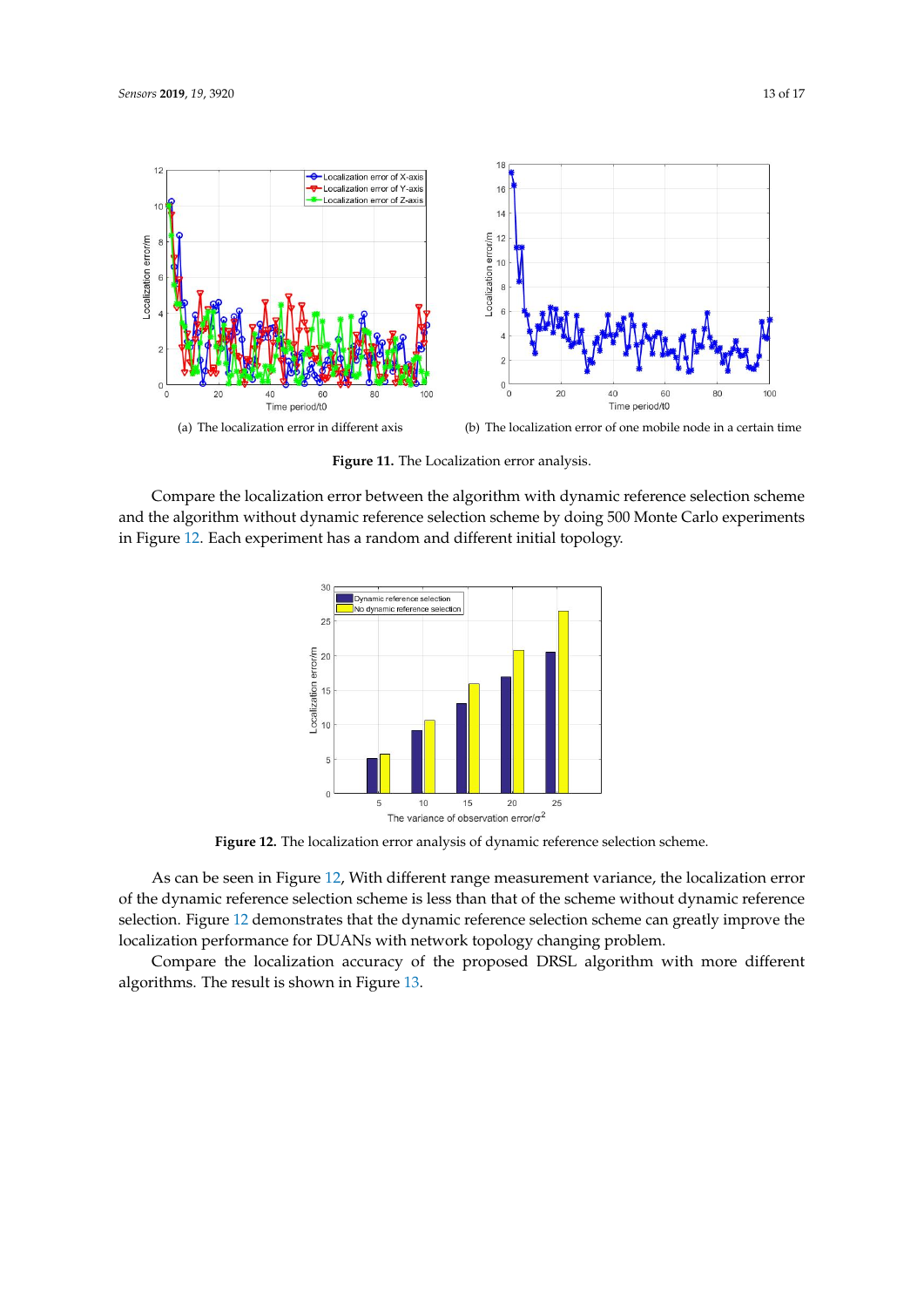55

<span id="page-13-0"></span>50  $45$  $\Delta$ C error/m 35

Localization  $3<sup>0</sup>$ 25  $\overline{20}$ 15  $10$ 



Range measurement variance/o<sup>2</sup> **Figure 13.** The localization error analysis of different algorithms.

15

 $20$ 

25

 $10$ 

As can be seen in Figure [13,](#page-13-0) the localization error of all these algorithms in Figure [13](#page-13-0) increase with the growth of the range measurement variance. Furthermore, the proposed DRSL algorithm has the highest localization precision among the three algorithms. This is because the proposed DRSL algorithm can both assist insufficient anchors in accomplishing the localization procedure with high precision and solve the topology changing problem in DUANs with mobile sensor nodes. The MASL algorithm is an anchor-free algorithm which can work with insufficient anchors; however, it cannot be adapted to the mobile sensor network environment and will be influenced by the low transmission rate in underwater environment dramatically which leads to the highest localization error consequently.

# 4.2.3. The Communication Cost Analysis

In this section, we compare the proposed DRSL algorithm with anchor-free approach on communication cost. Communication cost is the transmission data size which is needed for the localization procedure. Since nodes in DUANs always have limited power, meanwhile, communication is one of the most important part of power consumption during the localization procedure. Communication cost is an essential performance metric for the localization algorithm.

<span id="page-13-1"></span>The sending message in this algorithm usually has two parts: a packet-header and a packet body. We design the packet structure as in Figure [14](#page-13-1)

| ID            | Time | " vpe | Data        |
|---------------|------|-------|-------------|
| Packet-header |      |       | Packet-body |

**Figure 14.** The packet structure.

Assume that there are *M* nodes deployed in the network. The time duration of the self-localization procedure is  $T.$  The test period is  $T_s.$  The estimation period is  $T_0$ 

*ID<sup>s</sup>* is the node's ID that sends message, *log*2*M* bits;

*Time* is the time stamp, 2 bytes;

*Type* is the message's type, 2 bits

there are 3 types of messages which represent the packet body's length.

(1) "Hello" packet: "Hello" packet contains the sending anchor's coordinate. Thus, the length of "Hello" packet is 4 bytes.

(2) "Range" packet: "Range" packet only triggers the range measurement process. Thus, the length of "Range" packet is 0 bit.

(3) "Error" packet: "Error" packet contains the receiving node's ID and the least square error. Thus, the length of "Error" packet is  $log_2 M + 10$  bits.

(4) "Reference" packet: "Reference" packet contains the reference node's ID and coordinate. Thus, the length of "Reference" packet is  $\frac{1}{8}log_2 M + 4$  bytes.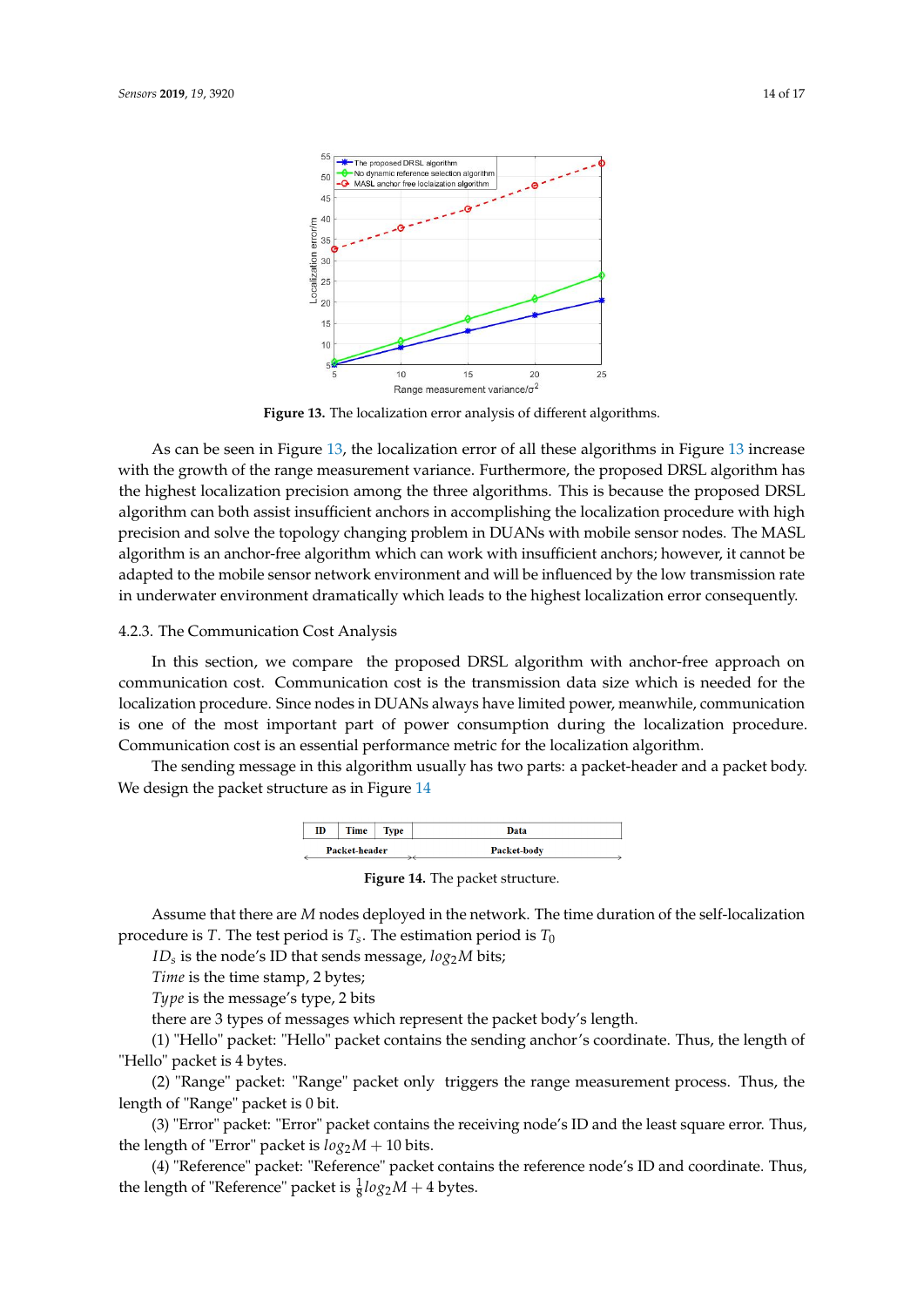The communication cost *C* is as shown in Equation [\(15\)](#page-14-1)

<span id="page-14-1"></span>
$$
C = \frac{TT_0}{T_s} \left[ (3M - 4)log_2 M + (2^{10} + 14)M + (2^9 - 1)6 \right] \quad \text{bits} \tag{15}
$$

<span id="page-14-2"></span>Increase the number of nodes in the network from 10 to 50. The time duration of localization *T* is set to be  $1000t_0$  and the estimation period  $T_0$  is set to be  $100t_0$  and the test period  $T_s$  is set to be  $200t_0$ . The comparison between the DRSL algorithm and the MASL anchor-free approach on communication cost is shown in Figure [15.](#page-14-2)



**Figure 15.** The communication cost analysis.

As shown in Figure [15,](#page-14-2) the communication cost increases with the number of nodes in the network. This is reasonable since more nodes mean more messages are needed to transmit during the localization procedure. Furthermore, we can see that the communication cost of DRSL algorithm is lower than that of MASL algorithm with no anchor. This is because the proposed DRSL algorithm does not need to do a complete localization process during each time period and does not always have a high sampling frequency which reduce the communication cost of the localization procedure obviously.

# <span id="page-14-0"></span>**5. Conclusions**

In this paper, we focus on the problem of accurate self-localization for DUANs which has insufficient anchors and varying topology. For this problem, we propose a dynamic reference selection-based self-localization algorithm for DUANs. First, we present an optimal reference selection scheme to solve the insufficient anchors' problem. The optimal reference node can assist the insufficient anchors in accomplishing the localization procedure and can increase the localization accuracy obviously. Secondly, a dynamic reference selection-based self-localization algorithm is proposed by combining the prediction-based self-localization algorithm with the optimal reference selection scheme. The algorithm can select the reference node dynamically according to the predicted topology and mobility pattern which is more suitable for DUANs with mobile sensor nodes. Simulation results show that the proposed DRSL algorithm can increase the localization accuracy greatly with insufficient anchor nodes and has lower communication cost than other anchor-free approach which demonstrate the advantages of the proposed DRSL algorithm distinctly.

**Author Contributions:** conceptualization, J.G., X.S.; methodology, J.G.; software, J.G.; resources, X.S., J.G.; data curation, J.G., H.M., Z.Z.

**Funding:** This research was funded by National Natural Science Foundation of China under Grant 61671386, Grant 61871059 and Grant 61901057, and the Fundamental Research Funds for the Central Universities, CHD 300102249104 and 300102249110.

**Conflicts of Interest:** The authors declare no conflict of interest.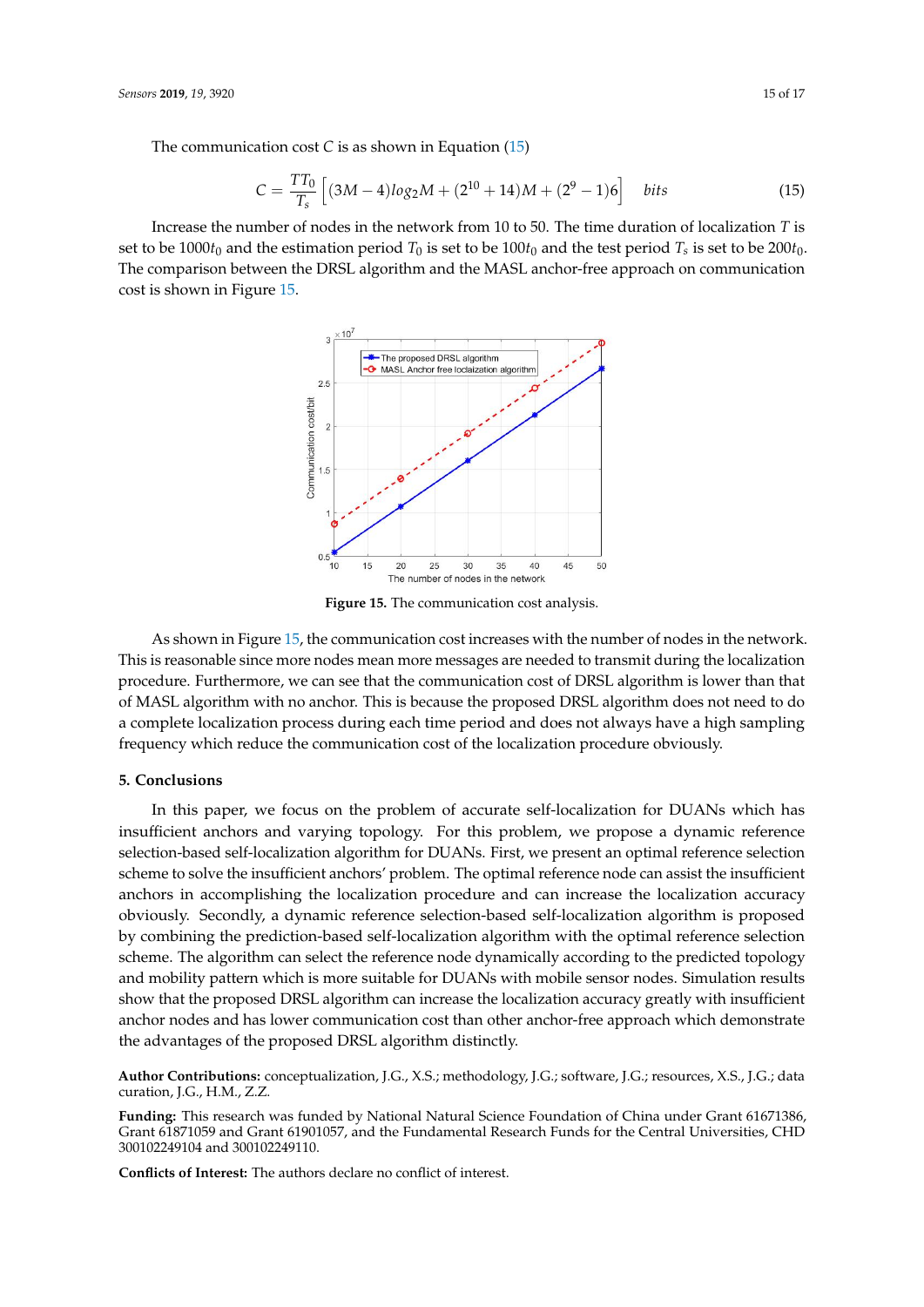#### **References**

- <span id="page-15-0"></span>1. Erolkantarci, M.; Mouftah, H.T.; Oktug, S. A Survey of Architectures and Localization Techniques for Underwater Acoustic Sensor Networks. *IEEE Commun. Surv. Tutor.* **2011**, *13*, 487–502. [\[CrossRef\]](http://dx.doi.org/10.1109/SURV.2011.020211.00035)
- 2. Bayat, M.; Crasta, N.; Aguiar, A.P. Range-Based Underwater Vehicle Localization in the Presence of Unknown Ocean Currents: Theory and Experiments. *IEEE Trans. Control Syst. Technol.* **2016**, *24*, 122–139. [\[CrossRef\]](http://dx.doi.org/10.1109/TCST.2015.2420636)
- 3. Jia, T.; Wang, H.; Shen, X.H. An accurate TDOA-AOA localization method using structured total least squares. In Proceedings of the IEEE Oceans 2017, Aberdeen, UK, 19–22 Junuary 2017.
- <span id="page-15-5"></span>4. Gao, J.; Shen, X.; Zhao, R. A Double Rate Localization Algorithm with One Anchor for Multi-Hop Underwater Acoustic Networks. *Sensors* **2017**, *17*, 984. [\[CrossRef\]](http://dx.doi.org/10.3390/s17050984) [\[PubMed\]](http://www.ncbi.nlm.nih.gov/pubmed/28452942)
- 5. Jia, T.; Wang, H.; Shen, X. Target localization based on structured total least squares with hybrid TDOA-AOA measurements. *Signal Process.* **2018**, *143*, 211–221. [\[CrossRef\]](http://dx.doi.org/10.1016/j.sigpro.2017.09.011)
- 6. Yan, Y.S.; Shen, X.H.; Hua, F. On the Semidefinite Programming Algorithm for Energy-Based Acoustic Source Localization in Sensor Networks. *IEEE Sens. J.* **2018**, *18*, 8835–8846. [\[CrossRef\]](http://dx.doi.org/10.1109/JSEN.2018.2869000)
- 7. Yan, Y.S.; Shen, X.H. Efficient Convex Optimization for Energy-Based Acoustic Sensor Self-Localization and Source Localization in Sensor Networks. *Sensors* **2018**, *18*, 1646. [\[CrossRef\]](http://dx.doi.org/10.3390/s18051646) [\[PubMed\]](http://www.ncbi.nlm.nih.gov/pubmed/29883410)
- 8. Soares, C.; Xavier, J.; Gomes, J. Simple and Fast Convex Relaxation Method for Cooperative Localization in Sensor Networks Using Range Measurements. *IEEE Trans. Signal Process.* **2018**, *63*, 4532–4543. [\[CrossRef\]](http://dx.doi.org/10.1109/TSP.2015.2454853)
- 9. Mirza, D.; Schurgers, C. Energy-Efficient Ranging for Post-Facto Self-Localization in Mobile Underwater Networks. *Sel. Areas Commun. IEEE J.* **2008**, *26*, 1697–1707. [\[CrossRef\]](http://dx.doi.org/10.1109/JSAC.2008.081209)
- 10. Tan, H.; Gabor, A.F; Eu, Z.A.; Seah, W.K.G. A Wide Coverage Positioning System (WPS) for Underwater Localization. In Proceedings of the IEEE International Conference on Communications, Cape Town, South Africa, 23–27 May 2010.
- 11. Crasta, N.P.; Bayat, M.; Aguiar, A.P. Observability analysis of 3D AUV trimming trajectories in the presence of ocean currents using range and depth measurements. *Annu. Rev. Control* **2015**, *40*, 142–156. [\[CrossRef\]](http://dx.doi.org/10.1016/j.arcontrol.2015.09.009)
- 12. Rypkema, N.R.; Fischell, E.M.; Schmidt, H. One-way travel-time inverted ultra-short baseline localization for low-cost autonomous underwater vehicles. In Proceedings of the IEEE International Conference on Robotics and Automation, Shanghai, China, 29–31 December 2017.
- 13. Jakuba, M.V.; Kinsey, J.C.; Partan, J.W. Feasibility of low-power one-way travel-time inverted ultra-short baseline navigation. In Proceedings of the IEEE Oceans, Genova, Italy, 18–21 May 2015.
- 14. Mridula, K.M.; Ameer, P.M. Localization under anchor node uncertainty for underwater acoustic sensor networks. *Int. J. Commun. Syst.* **2017**, *31*, e3445. [\[CrossRef\]](http://dx.doi.org/10.1002/dac.3445)
- 15. Lefort, R.; Real, G.; Drémeau, A. Direct regressions for underwater acoustic source localization in fluctuating oceans. *Appl. Acoust.* **2017**,*116*, 303–310. [\[CrossRef\]](http://dx.doi.org/10.1016/j.apacoust.2016.10.005)
- <span id="page-15-1"></span>16. Saeed, N.; Celik, A.; Al-Naffouri, T.Y.; Alouini, M.S. Underwater Optical Sensor Networks Localization with Limited Connectivity. In Proceedings of the IEEE International Conference on Acoustics, Speech and Signal Processing (ICASSP), Seoul, Korea, 22–27 April 2018.
- <span id="page-15-2"></span>17. Fan, S.P.; Wen, Y.J.; Zhou, L. An Enhanced Monte Carlo Localization Algorithm for Mobile Node in Wireless Sensor Networks. *Appl. Mech. Mater.* **2013**, *401*,1800–1804. [\[CrossRef\]](http://dx.doi.org/10.4028/www.scientific.net/AMM.401-403.1800)
- 18. Alaybeyoglu, A. An Efficient Monte Carlo-Based Localization Algorithm for Mobile Wireless Sensor Networks. *Arab. J. Sci. Eng.* **2015**, *40*, 1375–1384. [\[CrossRef\]](http://dx.doi.org/10.1007/s13369-015-1614-0)
- <span id="page-15-3"></span>19. Ko, N.Y.; Kim, T.G.; Noh, S.W. Monte Carlo Localization of Underwater Robot Using Internal and External Information. In Proceedings of the 2011 IEEE Asia-Pacific Services Computing Conference, Jeju Island, Korea, 12–15 December, 2011.
- <span id="page-15-4"></span>20. Huang, J.F.; Chang, G.Y.; Chen, G.H. A Historical-Beacon-Aided Localization Algorithm for Mobile Sensor Networks. *IEEE Trans. Mob. Comput.* **2015**, *14*, 1109–1122. [\[CrossRef\]](http://dx.doi.org/10.1109/TMC.2014.2346777)
- 21. Halder, S.; Ghosal, A. A survey on mobile anchor assisted localization techniques in wireless sensor networks. *Wirel. Netw.* **2016**, *22*, 1–20. [\[CrossRef\]](http://dx.doi.org/10.1007/s11276-015-1101-2)
- 22. Mcphail, S.D.; Pebody, M. Range-Only Positioning of a Deep-Diving Autonomous Underwater Vehicle From a Surface Ship. *IEEE J. Oceanic Eng.* **2009**, *34*, 669–677. [\[CrossRef\]](http://dx.doi.org/10.1109/JOE.2009.2030223)
- 23. Thomson, D.J.M.; Dosso, S.E.; Barclay, D.R. Modeling AUV Localization Error in a Long Baseline Acoustic Positioning System. *IEEE J. Oceanic Eng.* **2018**, *43*, 1–14. [\[CrossRef\]](http://dx.doi.org/10.1109/JOE.2017.2771898)